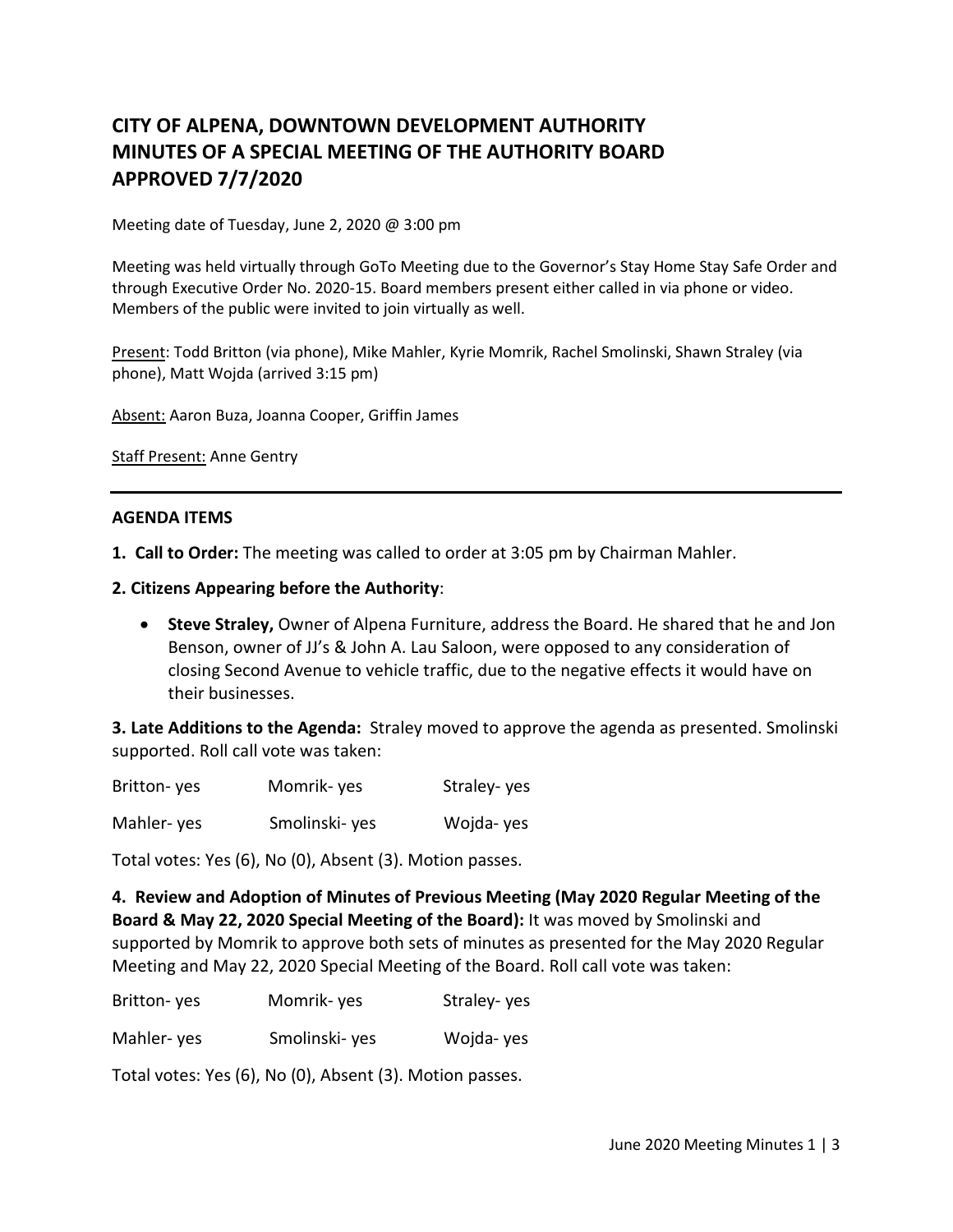## **5. Hearings:** None.

**6. Executive Director's Report:** Gentry provided an oral and written report on her recent activities which included the submission of a Match on Main Covid-19 relief grant for businesses through the MEDC, the second webinar on reopening hosted with the Alpena Area Chamber, a Virtual Shopping Night event held on May 14, and a Reopening Plan for the DDA Office.

**7. Correspondence:** None to report.

**8. Review and Acceptance of Monthly Financial Reports (May 2020):** Britton moved and Momrik supported to approve the financial reports for May 2020. Roll call vote was taken:

| Britton-yes | Momrik-yes    | Straley-yes |
|-------------|---------------|-------------|
| Mahler-yes  | Smolinski-yes | Wojda-yes   |

Total votes: Yes (6), No (0), Absent (3). Motion passes.

### **9. Committee Reports**

- a. Budget/ Finance: Did not meet. Gentry reported that the budget for FY 2020/2021 had been updated, removing the Business Incubator/ Royal Knight project.
- b. Education & Promotion: Gentry gave an update on the Virtual Shopping Event through Facebook live hosted by the DDA and the plan to hold more of them in the future due to positive feedback from participating businesses, especially around the holiday season. Gentry also discussed a reopening campaign for the downtown, including having a promotional video done by Irving Entertainment.
- c. Design & Beautification: Momrik gave an update on the committee's discussion about downtown trees; the plan is to replace about 15 trees in areas that had mulch. Momrik also discussed alternatives to closing Second Ave, such as closing the alleyway and the back part of the Pocket Park for the summer. The committee recommended leaving outdoor dining as-is for this summer, since the alleyway is cold and windy to use, and neither Mango's nor Fresh Palate expressed strong interest in using those spaces. Mahler also updated that he and Gentry had met with Jon Benson & Steve Straley about their concerns of shutting the street.
- d. Economic Development: Mahler gave an update on the committee's discussion of expanding outdoor seating and Covid-19 relief efforts, including a marketing campaign, matching All in for Alpena grants, and a potential re-launch of the rental subsidy program.
- e. Parking: Mahler updated the Board that the committee met to discuss raising parking violation fines. They decided to keep rates the same as they are.